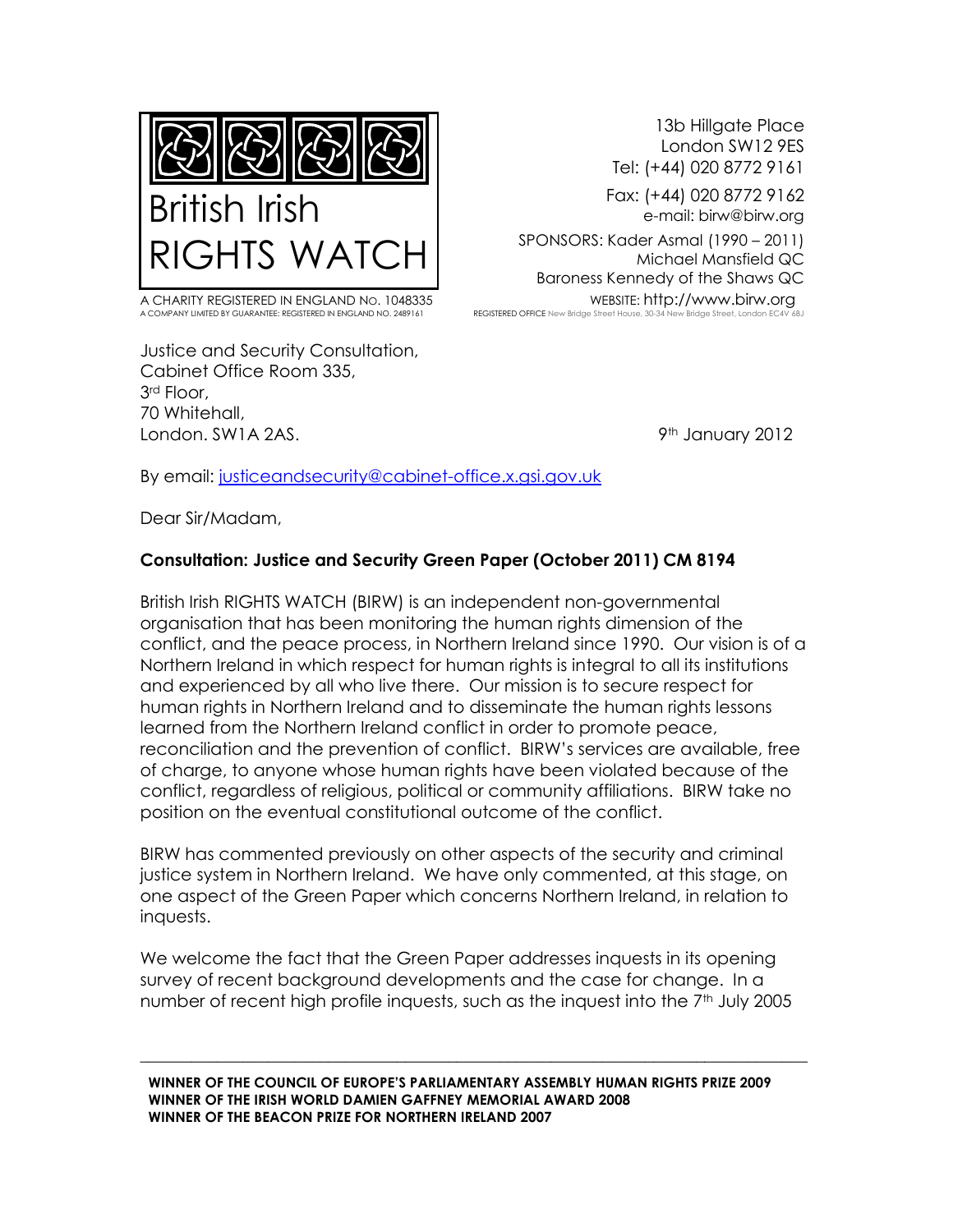London bombings, there has been a need to consider sensitive intelligence material. In these cases coroners have been adept at arriving at strategies whereby such material can be assessed whilst maintaining its secrecy and enabling the inquest to fulfil its function (as discussed at paragraph 1.47). This does not mean that there may not be more intense challenges to withhold such information in the future and the further use of Public Interest Immunity (PII) certificate applications.

To avoid this, recourse may be had to establishing a public inquiry under the Inquiries Act 2005. This occurred in the proceedings following the inquest into the shooting of Azelle Rodney which lead to a statutory inquiry as the coroner could not arrive at a verdict because sensitive intelligence was withheld by the government from the family of the victim and the coroner. (In his opening submissions to the Azelle Rodney Inquiry, Ashley Underwood QC, Counsel to the Inquiry, made it clear that, "It will be my submission throughout that it will be entirely possible to hear this matter sufficiently in public with sufficient engagement of the family so as to discharge the state's article two obligations by way of this inquiry." [http://www.guardian.co.uk/uk/2010/oct/06/azelle](http://www.guardian.co.uk/uk/2010/oct/06/azelle-rodney-police-shooting-evidence)[rodney-police-shooting-evidence\)](http://www.guardian.co.uk/uk/2010/oct/06/azelle-rodney-police-shooting-evidence).

The authors of the Green Paper are quite correct in pointing out that it would be disproportionate to have a public inquiry simply to deal with a small amount of sensitive material (paragraph 1.49).

The Green Paper notes at page 14 the importance of the UK"s compliance with the positive obligation to provide an effective investigation required when there has been a breach of Article 2 of the European Convention on Human Rights (the right to life), given effect by the Human Rights Act 1998. It is becoming increasingly clear from research conducted by BIRW into the mechanisms available to investigate state violations of Article 2 or collusion by the state in such violations, that the inquests are a core mechanism in such investigations. An Article 2 compliant inquest could discharge the positive obligations upon the state in such circumstances. As the Green Paper points out, in all cases there must be additionally the involvement of the next-of-kin to extent that their legitimate interests are safe guarded. This means ensuring the state or its agents are accountable, which means engaging the proportionality priniciple in relation to sensitive information.

The Green Paper examines closed procedure material (CMP) in relation to inquests in greater detail from paragraphs 2.10 – 2.23, and admits that because an inquest is a form of public inquiry it would be difficult for it to proceed if relevant sensitive material could not be disclosed. The Green Paper assesses the viability of a number of possible options to enable sensitive material to be disclosed whilst protecting national security (however that might be defined). These include "light" security vetting and the use of jury confidentiality agreements. The Green Paper protects the important principle that an inquest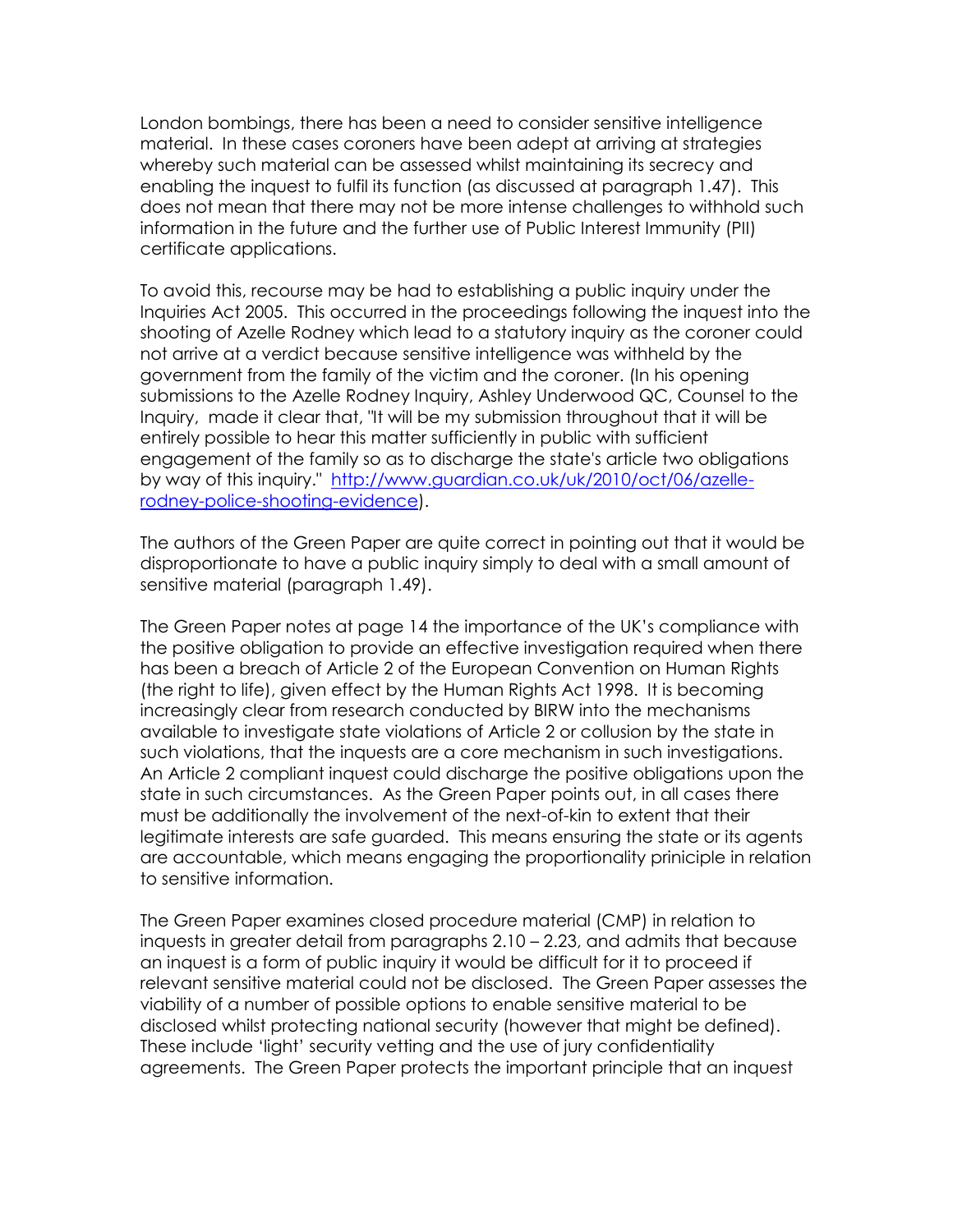jury must be summoned by law when a death occurs in state custody or is caused by a state agent (paragraph 2.12). This principle cannot simply be removed because of security consideration as this would be disproportionate to the need for accountability.

In that small number of cases where sensitive information is in play in closed material procedures, BIRW would favour the proposal that a judge and jury be empanelled, a judge having greater powers to access sensitive information and having greater experience of dealing with sensitive information and in directing juries in complex criminal proceedings. This would curtail the need for the use of PII or recourse to a public inquiry.

The Green Paper addresses the significance of the inquest system in Northern Ireland between paragraphs 2.21 and 2.23. At 2.23 the Green Paper notes that in relation to the legacy inquests into deaths occurring during the conflict, "The Government is extremely mindful of the important role that families have played in these proceedings to date." This is indeed the case. For example, the inquest into the shooting of Daniel Hegarty in 1972 has concluded with possible prosecutions pending against former serving soldiers of the British army and inquests have been ordered by the Attorney-General on a number of those killed during the Ballymurphy Internment Massacre of 1971.

The inquest is one mechanism of truth recovery in terms of dealing with the past in Northern Ireland, but it is an increasingly significant one given that the reputation of the Police Ombudsman for Northern Ireland (PONI) is tarnished and the work of the Historical Inquiries Team (HET) is hampered by its accountability to the Police Service for Northern Ireland (PSNI). Civil litigation brought by the relatives of the 1998 Omagh Bomb, might attribute culpability but can establish little more than that in relation to delivering answers which might salve a quest for justice and closure.

It was clear from the recent inquest into the death of Daniel Hegarty that the family were "overwhelmed" by the findings (see [http://www.bbc.co.uk/news/uk](http://www.bbc.co.uk/news/uk-northern-ireland-16125077)[northern-ireland-16125077\)](http://www.bbc.co.uk/news/uk-northern-ireland-16125077). Such is the importance of the inquest system in Northern Ireland in relation to the past and as a developing an Article 2 compliant model of investigation into state violations when death occurs or when the state is alleged to have colluded in the death of an individual.

The Green Paper poses the question "Should any of the proposals for handling sensitive inquests be applied to inquest in Northern Ireland?" Our response would be that there is at present no need to apply any such proposals to the "legacy" or historical inquests which are listed or may be listed in the future in Northern Ireland, such as those into the Ballymurphy Internment Massacre. Questions of the sensitivity of information need not apply to historical inquests where any such argument raised by the state as to national security interests over thirty years ago would be both specious and disingenuous. This point is